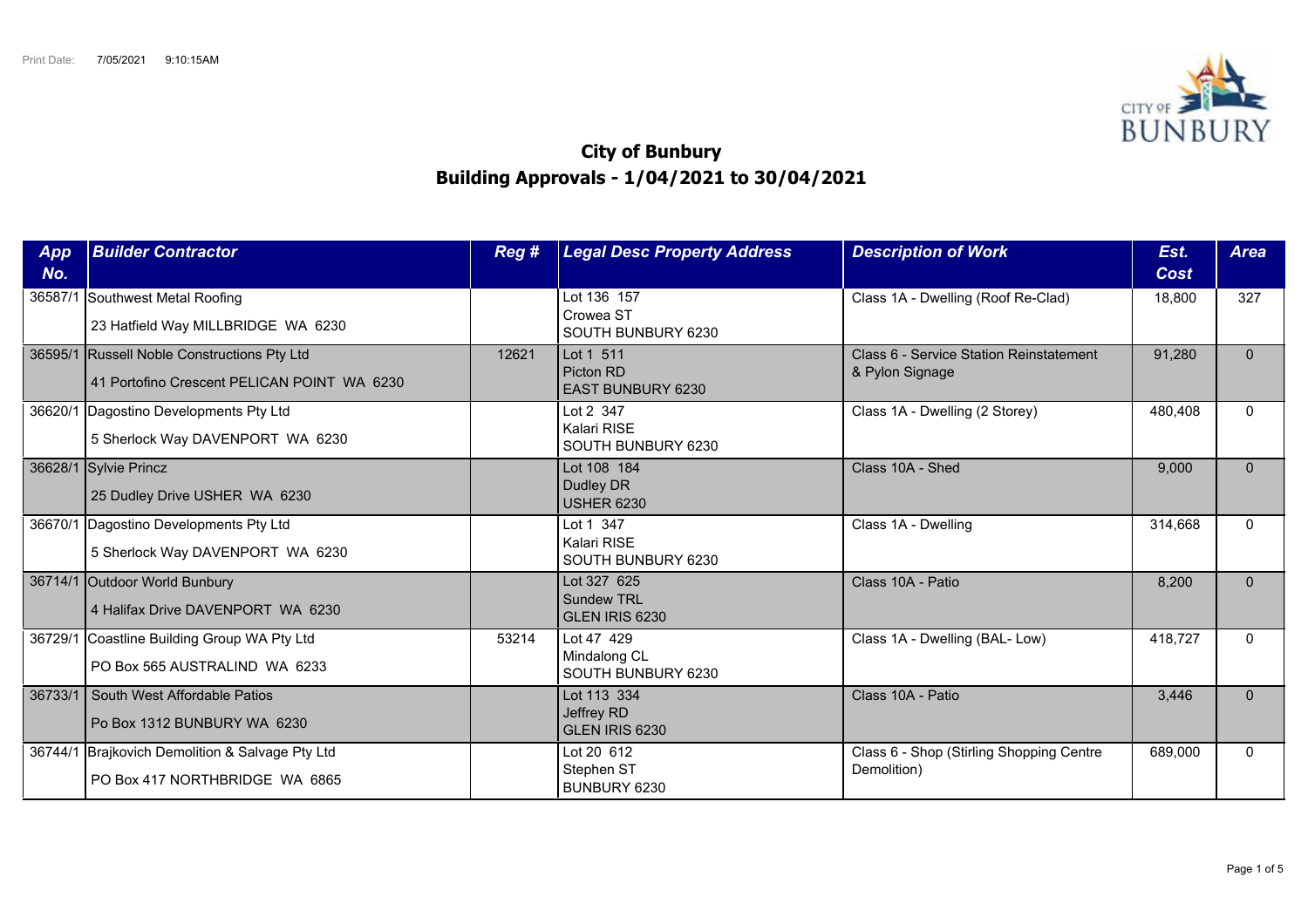| App     | <b>Builder Contractor</b>                                                             | Reg #        | <b>Legal Desc Property Address</b>                | <b>Description of Work</b>                          | Est.        | <b>Area</b>  |
|---------|---------------------------------------------------------------------------------------|--------------|---------------------------------------------------|-----------------------------------------------------|-------------|--------------|
| No.     |                                                                                       |              |                                                   |                                                     | <b>Cost</b> |              |
|         | 36754/1 Bunbury Retaining Walls<br>PO Box 5442 BUNBURY WA 6231                        |              | Lot 111 175<br>Dodson RD<br>GLEN IRIS 6230        | Class 10B - Retaining Wall (Fullers<br>$Co-Op$ )    | 6,200       | $\mathbf{0}$ |
|         | 36756/1 Deluxe Constructions<br>Lot 27 Noakes Lane BRUNSWICK JUNCTION WA<br>6224      |              | Lot 22 528<br>Preston ST<br>EAST BUNBURY 6230     | Class 10B - Masonry Wall                            | 10.000      | $\mathbf{0}$ |
|         | 36758/1 Outdoor World Bunbury<br>4 Halifax Drive DAVENPORT WA 6230                    | $\mathbf{0}$ | Lot 89 114<br>Chadd CT<br><b>USHER 6230</b>       | Class 10A - Patio                                   | 11,300      | $\mathbf{0}$ |
|         | 36760/1 Outdoor World Bunbury<br>4 Halifax Drive DAVENPORT WA 6230                    | $\Omega$     | Lot 149 467<br>Nowland CT<br><b>USHER 6230</b>    | Class 10A - Shed                                    | 10,630      | $\mathbf{0}$ |
| 36767/1 | Industry Maintenance Solutions<br>56 Strickland Street BUNBURY WA 6230                | 7995         | Lot 4 4 46<br>Beach RD<br>SOUTH BUNBURY 6230      | Class 10A - Patio                                   | 7,095       | $\mathbf{0}$ |
| 36769/1 | Industry Maintenance Solutions<br>56 Strickland Street BUNBURY WA 6230                | 7995         | Lot 123 465<br>North ST<br>EAST BUNBURY 6230      | Class 10A - Carport                                 | 12,067      | $\mathbf{0}$ |
|         | 36770/1   Bunbury Regional Prison<br>The Superintendent PO Box 444 BUNBURY WA<br>6231 |              | Lot 696 113<br>Centenary RD<br>COLLEGE GROVE 6230 | Class 10A - Shed (Bunbury Regional<br>Prison)       | 6,000       | $\mathbf 0$  |
|         | 36772/1 Mark B Building<br>PO Box 1663 BUNBURY WA 6231                                |              | Lot 6 431<br>Minninup RD<br>SOUTH BUNBURY 6230    | Class 1A - Dwelling (Alts & Adds)                   | 55,000      | $\mathbf{0}$ |
|         | 36775/1 CPR Outdoor Centre<br>67 Halifax Drive DAVENPORT WA 6230                      | $\mathbf{0}$ | Lot 11 46<br>Beach RD<br>SOUTH BUNBURY 6230       | Class 10A - Patio                                   | 12,627      | $\mathbf{0}$ |
|         | 36778/1 Bunbury Pool Centre<br>PO Box 6027 South Bunbury WA 6230                      | $\mathbf{0}$ | Lot 232 344<br>Jubilee RD<br>GLEN IRIS 6230       | Class 10B - Swimming Pool                           | 21,980      | $\mathbf{0}$ |
|         | 36779/1 Darryn Robert Wilson<br>79 Jubilee Road GLEN IRIS WA 6230                     |              | Lot 232 344<br>Jubilee RD<br>GLEN IRIS 6230       | Class 10B - Swimming Pool Safety<br><b>Barriers</b> | 10,000      | $\mathbf 0$  |
|         | 36781/1 Xpress Patio, Sheds & Powdercoaters<br>2/64 Halifax Drive DAVENPORT WA 6230   |              | Lot 120 22<br>Ashford PL<br>SOUTH BUNBURY 6230    | Class 10A - Patio                                   | 7,320       | $\Omega$     |
|         | 36783/1 Outdoor World Bunbury<br>4 Halifax Drive DAVENPORT WA 6230                    | $\mathbf{0}$ | Lot 100 617<br><b>Stockley RD</b><br>BUNBURY 6230 | Class 10A - Shed                                    | 18,310      | $\mathbf{0}$ |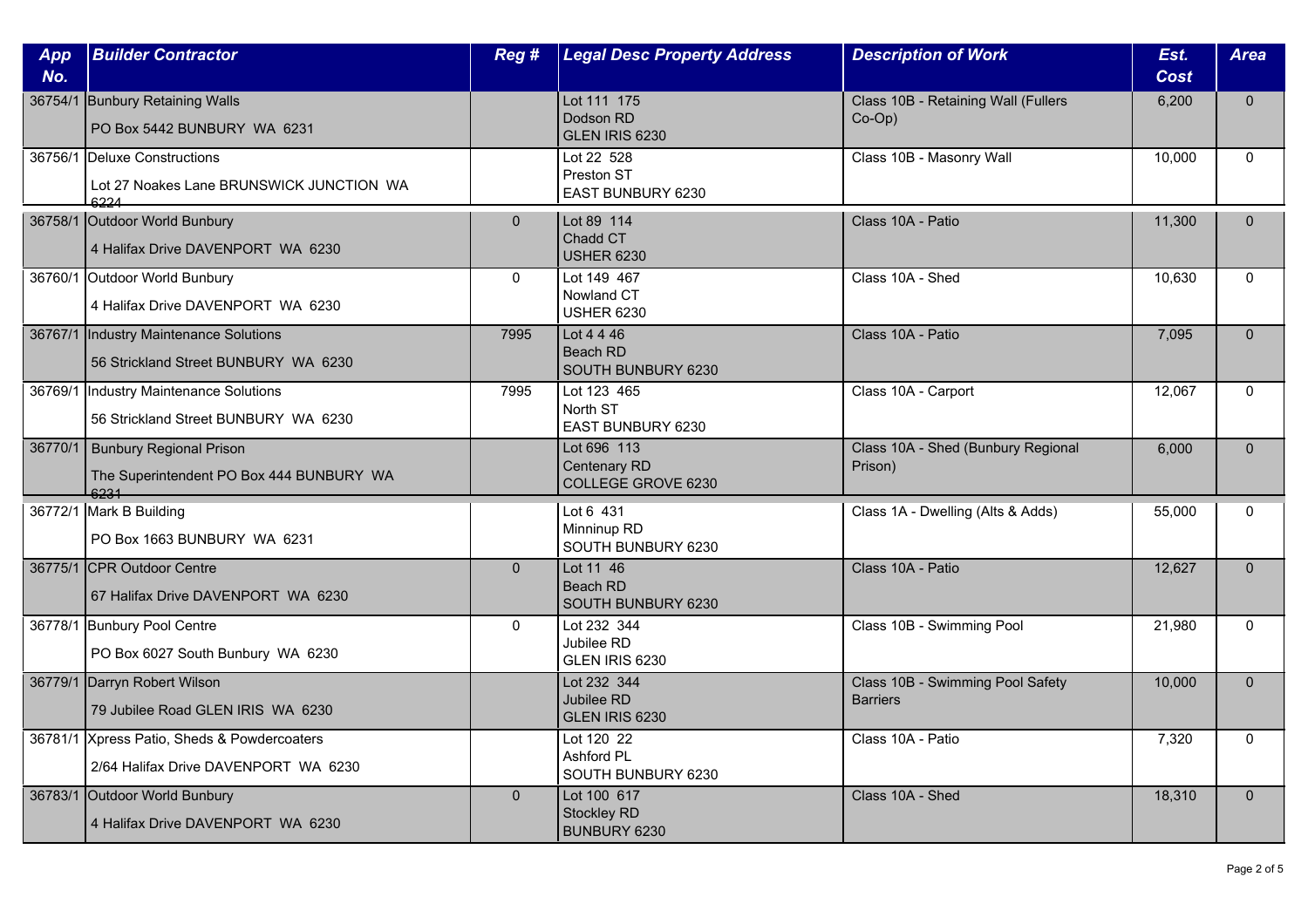| App<br>No. | <b>Builder Contractor</b>                                                                         | Reg #                  | <b>Legal Desc Property Address</b>                   | <b>Description of Work</b>                                        | Est.<br><b>Cost</b> | <b>Area</b>  |
|------------|---------------------------------------------------------------------------------------------------|------------------------|------------------------------------------------------|-------------------------------------------------------------------|---------------------|--------------|
|            |                                                                                                   | OB1008882   Lot 37 693 |                                                      |                                                                   |                     | 22           |
|            | 36785/1 Richard David Kelly<br>6 West Road SOUTH BUNBURY WA 6230                                  |                        | West RD<br>SOUTH BUNBURY 6230                        | Class 1A - Dwelling (Alts & Adds)                                 | 35,000              |              |
|            | 36788/1 Susan Hughes<br>8 Northwood Gdns BUNBURY WA 6230                                          |                        | Lot 38 466<br>Northwood GDN<br><b>USHER 6230</b>     | Class 10A - Shed                                                  | 8,600               | $\Omega$     |
|            | 36789/1 CPR Outdoor Centre<br>67 Halifax Drive DAVENPORT WA 6230                                  | $\mathbf{0}$           | Lot 2 252<br>Goldsmith ST<br>SOUTH BUNBURY 6230      | Class 10A - Carport                                               | 3,423               | $\mathbf{0}$ |
|            | 36792/2 Sheds West Direct<br>PO Box 1109 MANJIMUP WA 6258                                         |                        | Lot 507 600<br>South Western HWY<br>DAVENPORT 6230   | Class 7B - Aircraft Hangar (Site 59)                              | 98,000              | $\Omega$     |
|            | 36794/1 Caitlin Jenae Prentice<br>30 Latreille Road SOUTH BUNBURY WA 6230                         |                        | Lot 10 370<br>Latreille RD<br>SOUTH BUNBURY 6230     | Class 10A - Patio (Unauthorised)                                  | 4,000               | $\Omega$     |
|            | 36795/1 Coast Enterprises Pty Ltd T/A Challis Builders<br>5/29 Bonnefoi Boulevard BUNBURY WA 6230 | 10943                  | Lot 601 673<br>Victoria ST<br><b>BUNBURY 6230</b>    | Class 6 - Froth Brewery (Stage 1 Slab<br>Only)                    | 300,000             | $\Omega$     |
|            | 36795/2 Coast Enterprises Pty Ltd T/A Challis Builders<br>5/29 Bonnefoi Boulevard BUNBURY WA 6230 | 10943                  | Lot 601 673<br>Victoria ST<br>BUNBURY 6230           | Class 6 - Froth Brewery I (Stage 2<br>Superstructure)             | 2,978,000           | $\Omega$     |
|            | 36796/1 Clinton House<br>24 Kelderman Elbow EATON WA 6232                                         |                        | Lot 6 100<br><b>Cantwell CT</b><br>EAST BUNBURY 6230 | Class 1A - Dwelling (Roof Re-Clad)                                | 19,898              | $\Omega$     |
|            | 36798/1 Resonation Pty Ltd<br>15 Hislop Street EAST BUNBURY WA 6230                               |                        | Lot 221 722<br>Woodrow ST<br>CAREY PARK 6230         | Class 1A - Dwelling                                               | 326,810             | $\mathbf{0}$ |
|            | 36799/1 Outdoor World Bunbury<br>4 Halifax Drive DAVENPORT WA 6230                                | $\mathbf{0}$           | Lot 212 511<br>Picton RD<br><b>EAST BUNBURY 6230</b> | Class 10A - Carport                                               | 5,470               | $\Omega$     |
| 36800/1    | Tangent Nominees Pty Ltd T/A Summit Homes<br>Bunbury & South West<br>Address Not Supplied         | BC10689                | Lot 22 658<br><b>Trusty ST</b><br>WITHERS 6230       | Class 1A - Dwelling                                               | 216,551             | $\mathbf{0}$ |
|            | 36801/1 TKL Contractors Pty Ltd<br>PO Box 6378 SOUTH BUNBURY WA 6230                              |                        | Lot 64 396<br>Macqueen CR<br>SOUTH BUNBURY 6230      | Class 10B - Swimming Pool & Pool<br>Safety Barriers & 10A - Patio | 56,886              | $\Omega$     |
| 36802/1    | South West Pools<br>PO Box 701 AUSTRALIND WA 6233                                                 |                        | Lot 133 360<br>King RD<br><b>EAST BUNBURY 6230</b>   | Class 10B - Swimming Pool & Pool<br><b>Safety Barriers</b>        | 22,000              | $\mathbf{0}$ |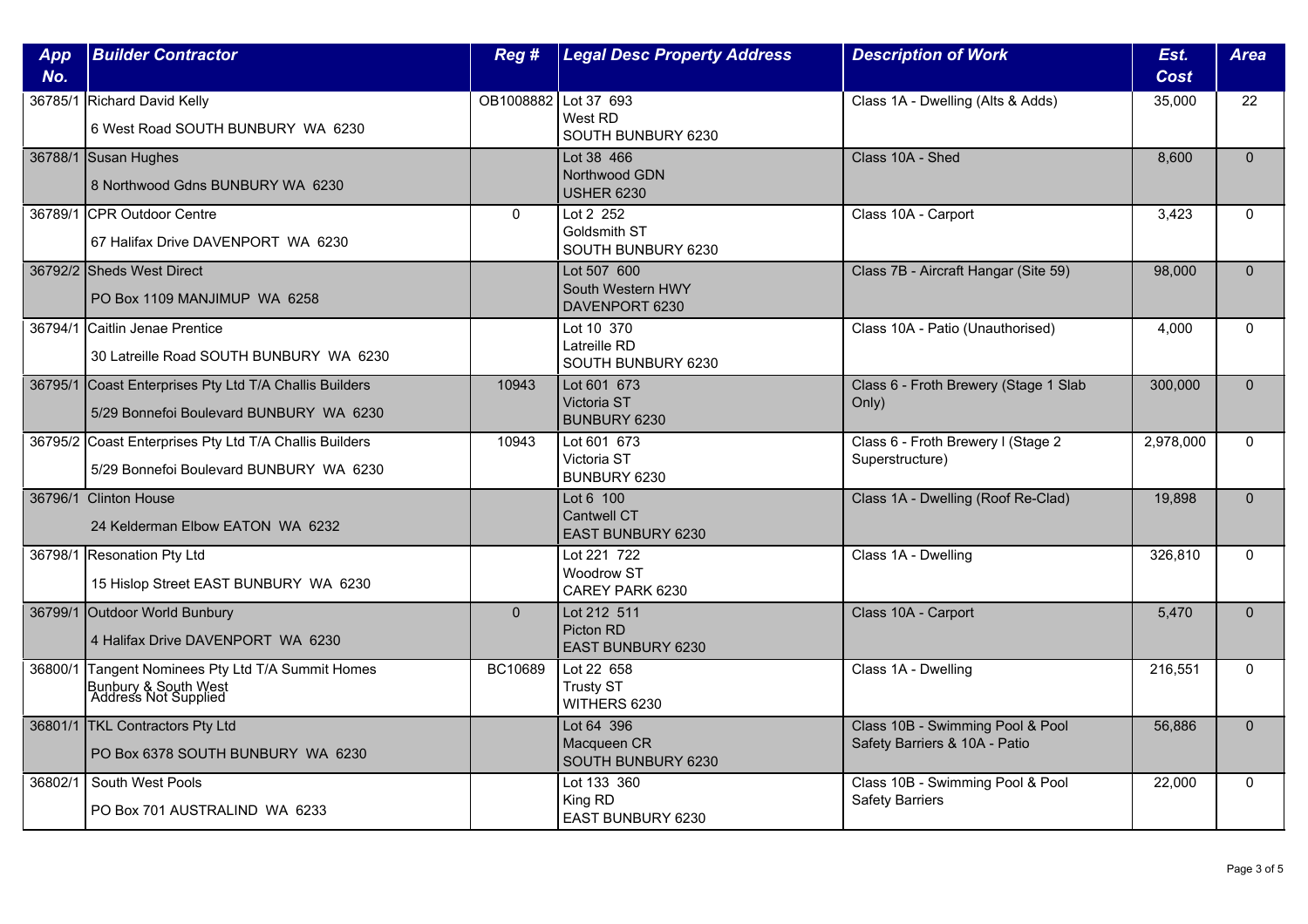| App<br>No. | <b>Builder Contractor</b>                                                        | Reg # | <b>Legal Desc Property Address</b>                    | <b>Description of Work</b>                                         | Est.<br><b>Cost</b> | <b>Area</b>  |
|------------|----------------------------------------------------------------------------------|-------|-------------------------------------------------------|--------------------------------------------------------------------|---------------------|--------------|
| 36803/1    | South West Pools<br>PO Box 701 AUSTRALIND WA 6233                                |       | Lot 32 940<br><b>Tinacre CT</b><br>GLEN IRIS 6230     | Class 10B - Swimming Pool & Pool<br><b>Safety Barriers</b>         | 18,000              | $\mathbf{0}$ |
|            | 36804/1 Bunbury Commercial Roofing<br>41 Spencer Street SOUTH BUNBURY WA 6230    |       | Lot 129 124<br>Clarke ST E<br>CAREY PARK 6230         | Class 1A - Dwelling (Roof Re-Clad)                                 | 10,220              | $\Omega$     |
|            | 36805/1 JCW Electrical Pty Ltd<br>7A Stuart Street BUNBURY WA 6230               |       | Lot 35 223<br><b>Forrest AV</b><br>SOUTH BUNBURY 6230 | Class 10B - Solar Panels (Accordwest)                              | 7,700               | $\mathbf{0}$ |
|            | 36806/1 JCW Electrical Pty Ltd<br>7A Stuart Street BUNBURY WA 6230               |       | Lot 27 223<br>Forrest AV<br>SOUTH BUNBURY 6230        | Class 10B - Solar Panels (Accordwest)                              | 7,700               | $\mathbf{0}$ |
|            | 36807/1 Southern City Building Group<br>9 Richter Road DAVENPORT WA 6230         |       | Lot 110 506<br>Perkins AV<br><b>EAST BUNBURY 6230</b> | Class 10A - Carport & Shed                                         | 30,000              | 113          |
|            | 36809/1   TKL Contractors Pty Ltd<br>PO Box 6378 SOUTH BUNBURY WA 6230           |       | Lot 178 483<br>Oriel CT<br>COLLEGE GROVE 6230         | Class 10B - Swimming Pool & Pool<br><b>Safety Barriers</b>         | 33,000              | $\Omega$     |
|            | 36811/1 TKL Contractors Pty Ltd<br>PO Box 6378 SOUTH BUNBURY WA 6230             |       | Lot 358 515<br>Pimelia RD<br>GLEN IRIS 6230           | Class 10B - Swimming Pool & Pool<br><b>Safety Barriers</b>         | 25,795              | $\mathbf{0}$ |
|            | 36813/1 Shelford Constructions Pty Ltd<br>131 Dixon Road EAST ROCKINGHAM WA 6168 | 8429  | Lot 2 1 224<br>Forrest ST<br>EAST BUNBURY 6230        | Class 1A - Dwelling                                                | 228,239             | 205          |
|            | 36814/1 Easybuild WA Pty Ltd<br>3/21 Sweny Drive AUSTRALIND WA 6233              |       | Lot 204 508<br>Petherick ST<br>EAST BUNBURY 6230      | Class 1A - Two Storey Dwelling (Adds &<br>Alts)                    | 271,510             | $\Omega$     |
|            | 36815/1   Home Group WA South West Pty Ltd<br>PO Box 426 BUNBURY WA 6231         | 12773 | Lot 26 702<br><b>Wilkes ST</b><br>CAREY PARK 6230     | Class 1A - Dwelling (Unit 1)                                       | 190,490             | $\mathbf{0}$ |
|            | 36816/1 Home Group WA South West Pty Ltd<br>PO Box 426 BUNBURY WA 6231           | 10564 | Lot 26 702<br><b>Wilkes ST</b><br>CAREY PARK 6230     | Class 1A - Dwelling (Unit 2)                                       | 187,990             | $\mathbf{0}$ |
|            | 36817/1 Judith Auriel Raudino<br>PO Box 6171 SOUTH BUNBURY WA 6230               |       | Lot 175 123<br>Clarke ST<br>SOUTH BUNBURY 6230        | Class 10A - Patio (Unauthorised)                                   | 18,000              | $\Omega$     |
|            | 36818/1 Darren Rogers<br>39 Mangles Street SOUTH BUNBURY WA 6230                 |       | Lot 6 402<br><b>Mangles ST</b><br>SOUTH BUNBURY 6230  | Class 10A & 10B - Retaining Walls &<br>Patio (Unauthorised) - BA20 | 11,000              | $\mathbf{0}$ |